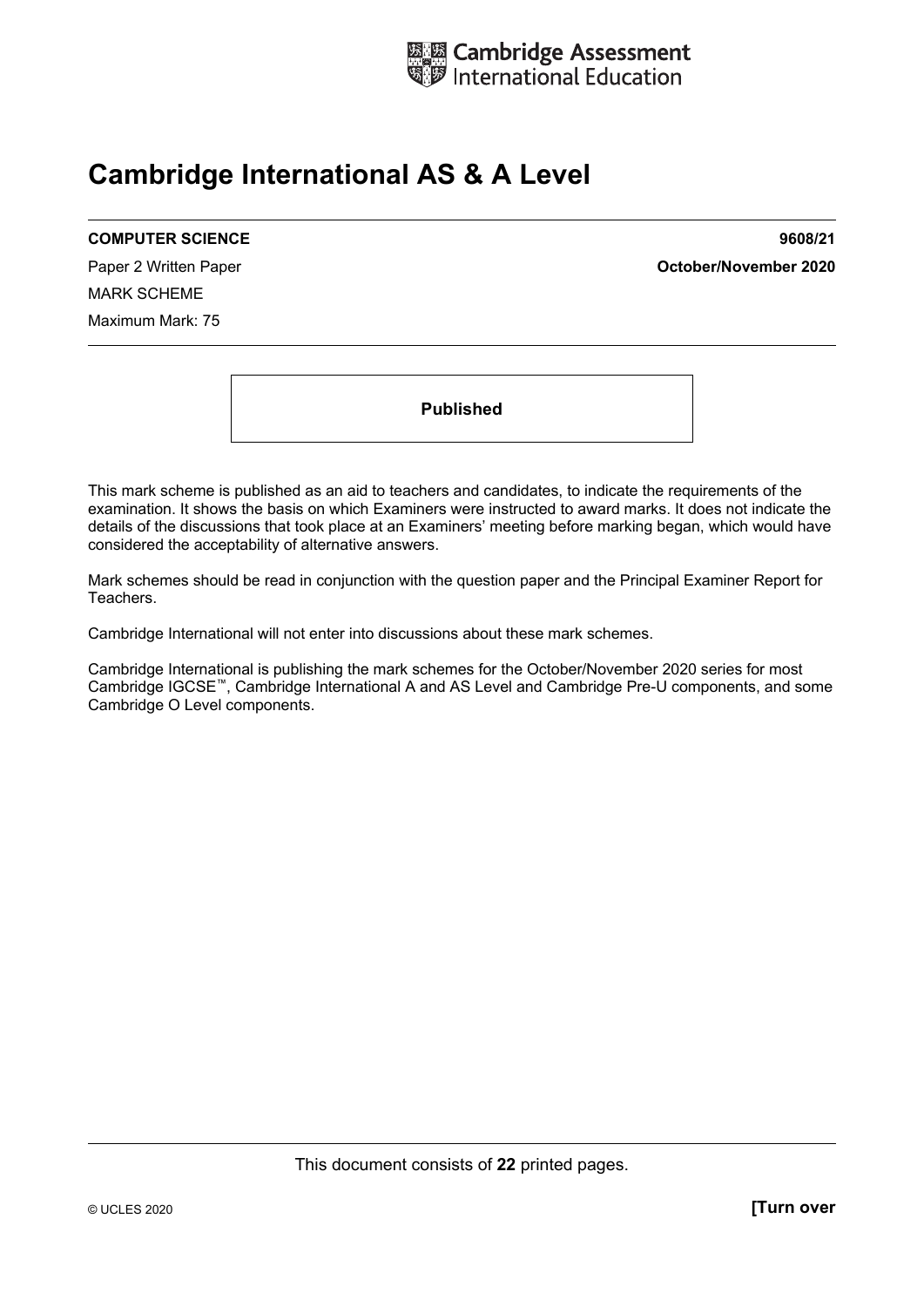## **Generic Marking Principles**

These general marking principles must be applied by all examiners when marking candidate answers. They should be applied alongside the specific content of the mark scheme or generic level descriptors for a question. Each question paper and mark scheme will also comply with these marking principles.

GENERIC MARKING PRINCIPLE 1:

Marks must be awarded in line with:

- the specific content of the mark scheme or the generic level descriptors for the question
- the specific skills defined in the mark scheme or in the generic level descriptors for the question
- the standard of response required by a candidate as exemplified by the standardisation scripts.

GENERIC MARKING PRINCIPLE 2:

Marks awarded are always **whole marks** (not half marks, or other fractions).

GENERIC MARKING PRINCIPLE 3:

Marks must be awarded **positively**:

- marks are awarded for correct/valid answers, as defined in the mark scheme. However, credit is given for valid answers which go beyond the scope of the syllabus and mark scheme, referring to your Team Leader as appropriate
- marks are awarded when candidates clearly demonstrate what they know and can do
- marks are not deducted for errors
- marks are not deducted for omissions
- answers should only be judged on the quality of spelling, punctuation and grammar when these features are specifically assessed by the question as indicated by the mark scheme. The meaning, however, should be unambiguous.

GENERIC MARKING PRINCIPLE 4:

Rules must be applied consistently, e.g. in situations where candidates have not followed instructions or in the application of generic level descriptors.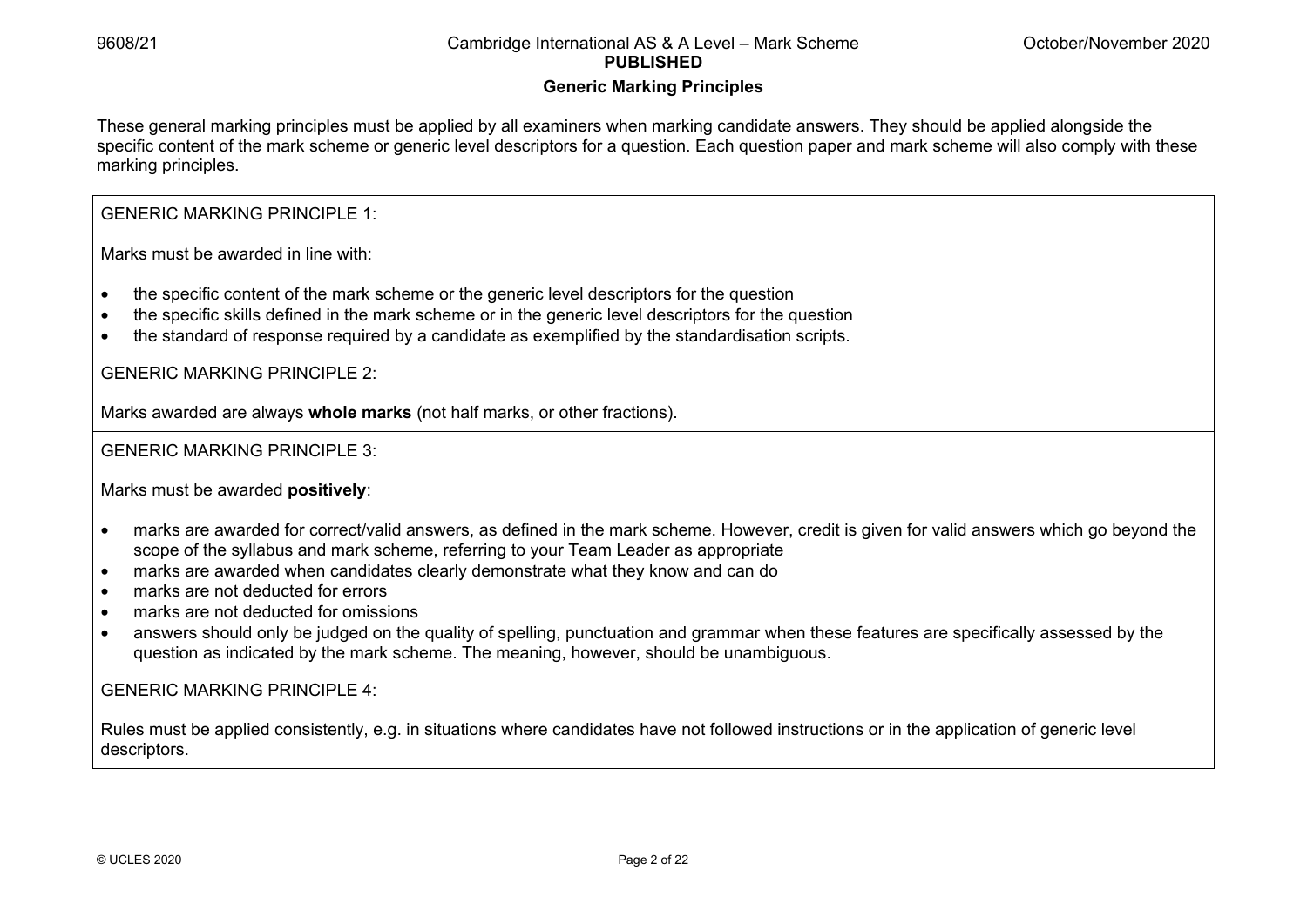## GENERIC MARKING PRINCIPLE 5:

Marks should be awarded using the full range of marks defined in the mark scheme for the question (however; the use of the full mark range may be limited according to the quality of the candidate responses seen).

### GENERIC MARKING PRINCIPLE 6:

Marks awarded are based solely on the requirements as defined in the mark scheme. Marks should not be awarded with grade thresholds or grade descriptors in mind.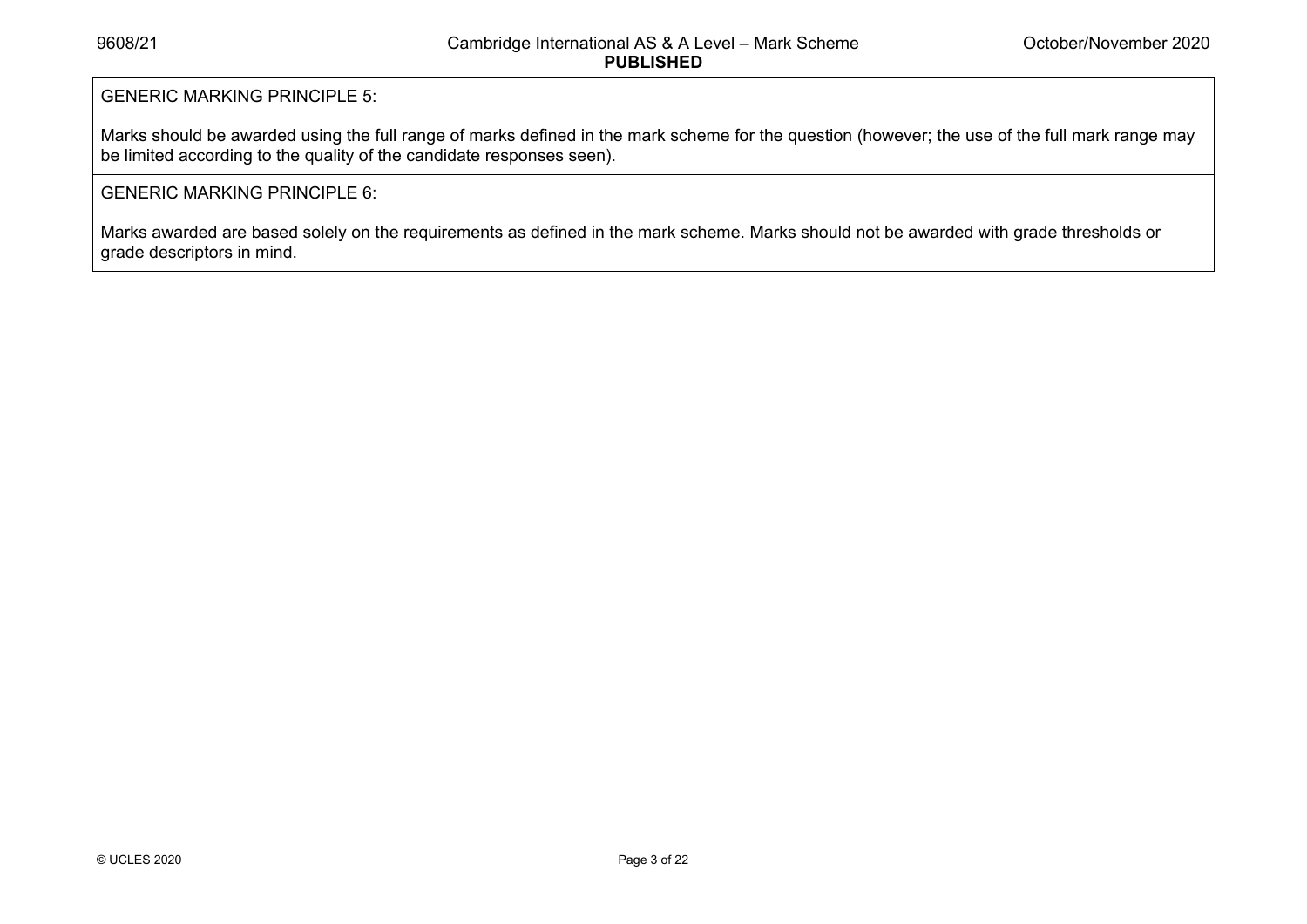| <b>Question</b> | <b>Answer</b>                                                                                                                                                                                                                                                               | <b>Marks</b> |
|-----------------|-----------------------------------------------------------------------------------------------------------------------------------------------------------------------------------------------------------------------------------------------------------------------------|--------------|
| 1(a)            | One mark per bullet point, max 3 marks<br>Analysis / Problem Definition<br>Design<br>Code // Implement<br>Test                                                                                                                                                              | 3            |
| 1(b)            | One mark per bullet point<br>Corrective: changes to correct a bug / problem / error in the program<br>Adaptive: changes due to change in specification / requirements / legislation / available technology<br>$\bullet$                                                     | $\mathbf{2}$ |
| 1(c)            | One mark per bullet point<br>The knowledge / experience / understanding of one programming language<br>Can be applied to another / unfamiliar language // will help recognise control structures in another / unfamiliar<br>language // will help them learn a new language | $\mathbf{2}$ |
| 1(d)            | One mark per bullet point<br>Names are not meaningful (or equivalent) // name does not reflect the identifier's use// easy to use the wrong name<br>$\bullet$<br>Makes the program more difficult to understand / debug / modify / test                                     | $\mathbf{2}$ |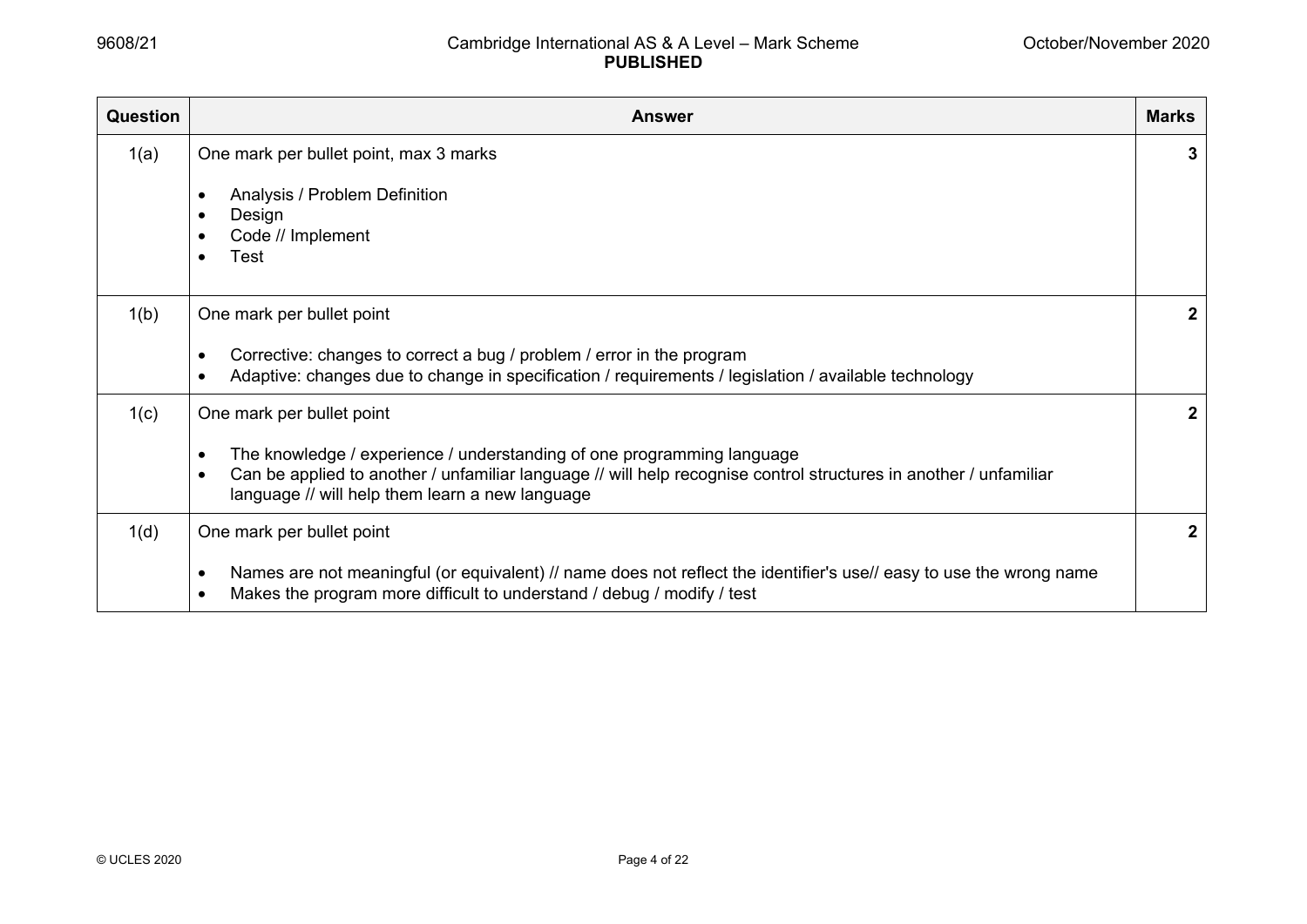| <b>Question</b> |                                                                                                                                                                                                                                                                                                                                                                                                                                                                                                               | <b>Answer</b>       | <b>Marks</b> |
|-----------------|---------------------------------------------------------------------------------------------------------------------------------------------------------------------------------------------------------------------------------------------------------------------------------------------------------------------------------------------------------------------------------------------------------------------------------------------------------------------------------------------------------------|---------------------|--------------|
| 1(e)            | 1 mark for any two rows correct, 2 marks for all rows correct.                                                                                                                                                                                                                                                                                                                                                                                                                                                |                     |              |
|                 | <b>Expression</b>                                                                                                                                                                                                                                                                                                                                                                                                                                                                                             | <b>Evaluates to</b> |              |
|                 | Alarm OR NOT PowerFail                                                                                                                                                                                                                                                                                                                                                                                                                                                                                        | <b>TRUE</b>         |              |
|                 | NOT (Alarm AND PowerFail)                                                                                                                                                                                                                                                                                                                                                                                                                                                                                     | <b>FALSE</b>        |              |
|                 | (GateOpen OR Alarm) AND PowerFail                                                                                                                                                                                                                                                                                                                                                                                                                                                                             | <b>TRUE</b>         |              |
|                 | (GateOpen AND Alarm) OR NOT PowerFail                                                                                                                                                                                                                                                                                                                                                                                                                                                                         | <b>FALSE</b>        |              |
| 2(a)            | One mark per step (or equivalent) to max 6 marks<br>Prompt / output string and input the new user name<br>OPEN the file in read mode and close the file<br>2<br>3<br>Initialise a Boolean variable, e.g. UniqueFlag to TRUE<br>LOOP while not End of File (AND new user name not found)<br>4<br>Read a line from the file<br>5<br>If line is same as new user name (then set termination condition else repeat from step 4)<br>6<br>IF Unique Flag is TRUE then output 'Unique' otherwise output 'Not unique' |                     | 6            |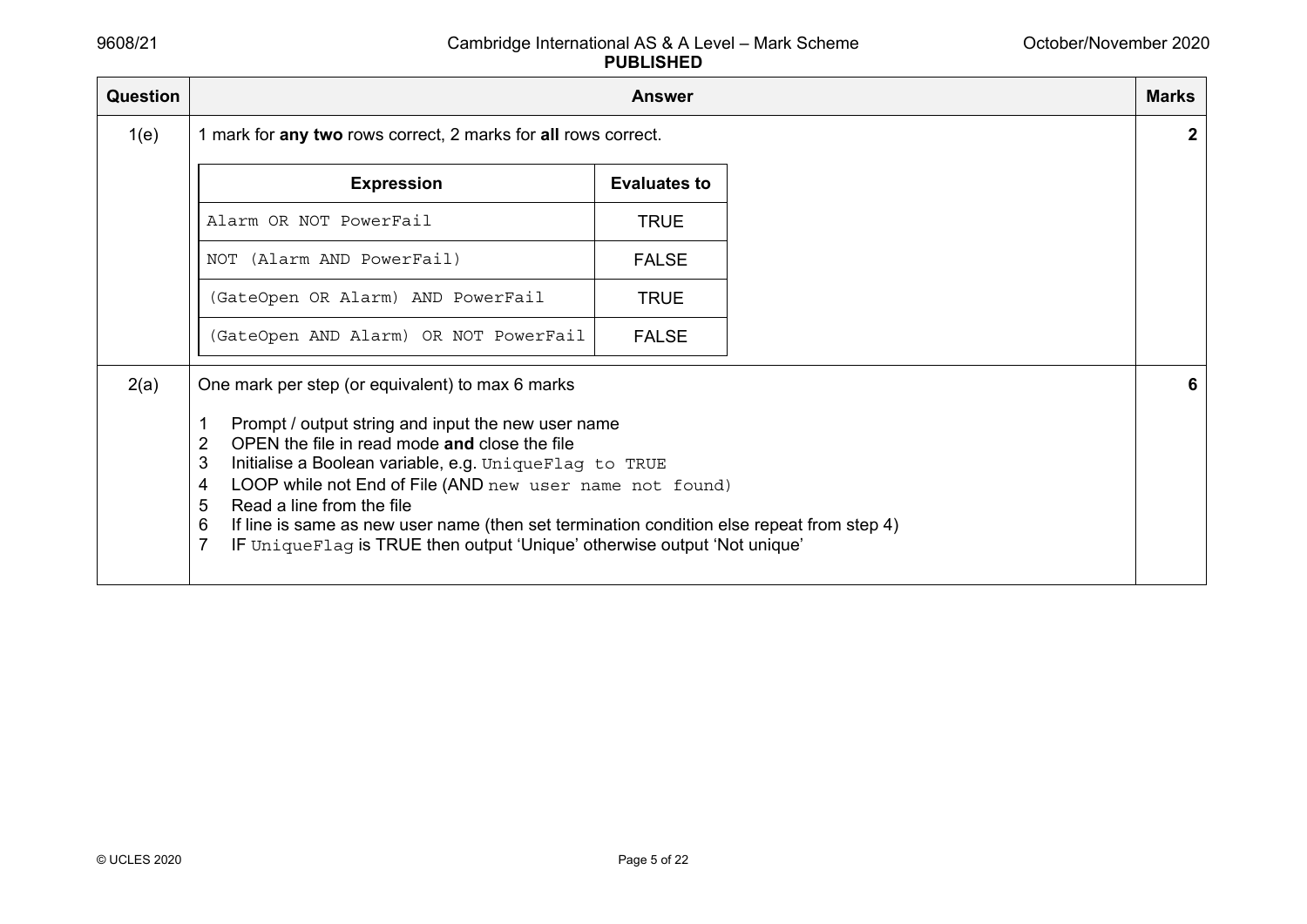| Question | <b>Answer</b>                                                                  |                        |  | <b>Marks</b> |
|----------|--------------------------------------------------------------------------------|------------------------|--|--------------|
| 2(b)     | One mark per row (for expression completed by addition of text shown in bold): |                        |  |              |
|          | <b>Expression</b>                                                              | <b>Evaluates to</b>    |  |              |
|          | LEFT ("Stepwise", 2) & "art"                                                   | "Start"                |  |              |
|          | MID("Concatenate", 6, 3)                                                       | "ten"                  |  |              |
|          | 2 * LENGTH ("Kipper")                                                          | 12                     |  |              |
|          | TRUE OR FALSE                                                                  | TRUE                   |  |              |
|          | MOD(9, 2)                                                                      | 1                      |  |              |
| 2(c)     | One mark per row:                                                              |                        |  |              |
|          |                                                                                | <b>Answer</b>          |  |              |
|          | The name for the type of loop used                                             | Count-controlled       |  |              |
|          | A line number of a selection statement                                         | 14                     |  |              |
|          | The scope of OutString                                                         | Local                  |  |              |
|          | The name of a function that is called                                          | LENGTH // MID // LCASE |  |              |
|          | A line number containing a logical operator                                    | 14                     |  |              |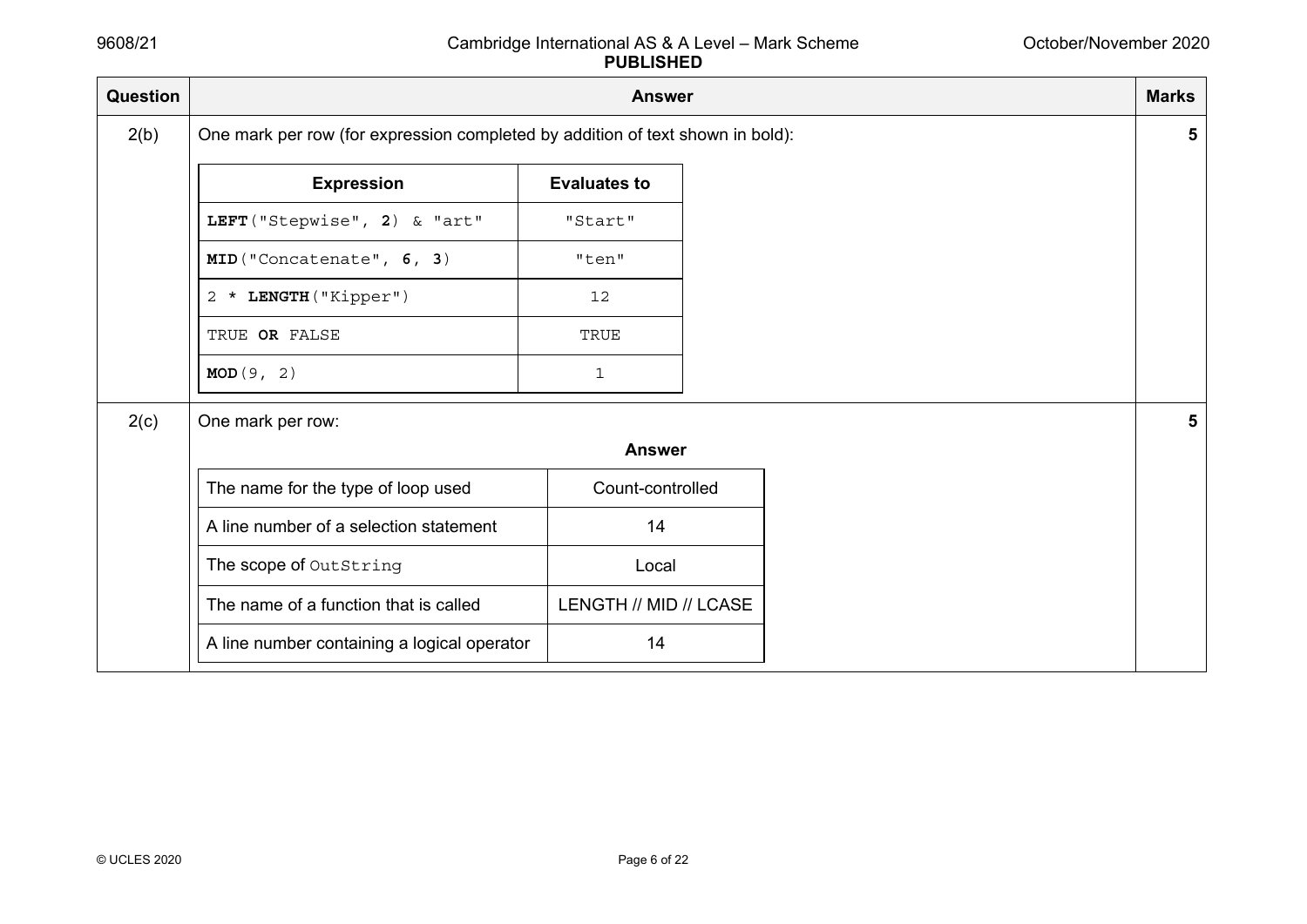| <b>Question</b> | <b>Answer</b>                                                                                                                                                                                                                                                                                                                                                                                                                                                                                                                         | <b>Marks</b> |
|-----------------|---------------------------------------------------------------------------------------------------------------------------------------------------------------------------------------------------------------------------------------------------------------------------------------------------------------------------------------------------------------------------------------------------------------------------------------------------------------------------------------------------------------------------------------|--------------|
| 3(a)            | Reasons include:<br>FileName given does not exist / access denied / file is of wrong type<br>1<br>The StartLine line does not exist in file<br>$\overline{2}$<br>3<br>There are less than NumLines lines after the StartLine<br>Code does not read the required number of lines (description of logical error)<br>4<br>One mark per point to 3 max marks                                                                                                                                                                              | 3            |
| 3(b)            | 'Pseudocode' solution included here for development and clarification of mark scheme.<br>Programming language example solutions appear in the Appendix.<br>PROCEDURE OutputLines (FileName: STRING, StartLine, NumLines: INTEGER)<br>DECLARE FileData : STRING<br>DECLARE Count : INTEGER<br>OPENFILE FileName FOR READ<br>FOR Count $\leftarrow$ 1 TO StartLine + NumLines - 1<br>READFILE FileName, FileData<br>IF Count >= StartLine<br>THEN<br>OUTPUT FileData<br><b>ENDIF</b><br><b>ENDFOR</b><br>CLOSE FileName<br>ENDPROCEDURE | 7            |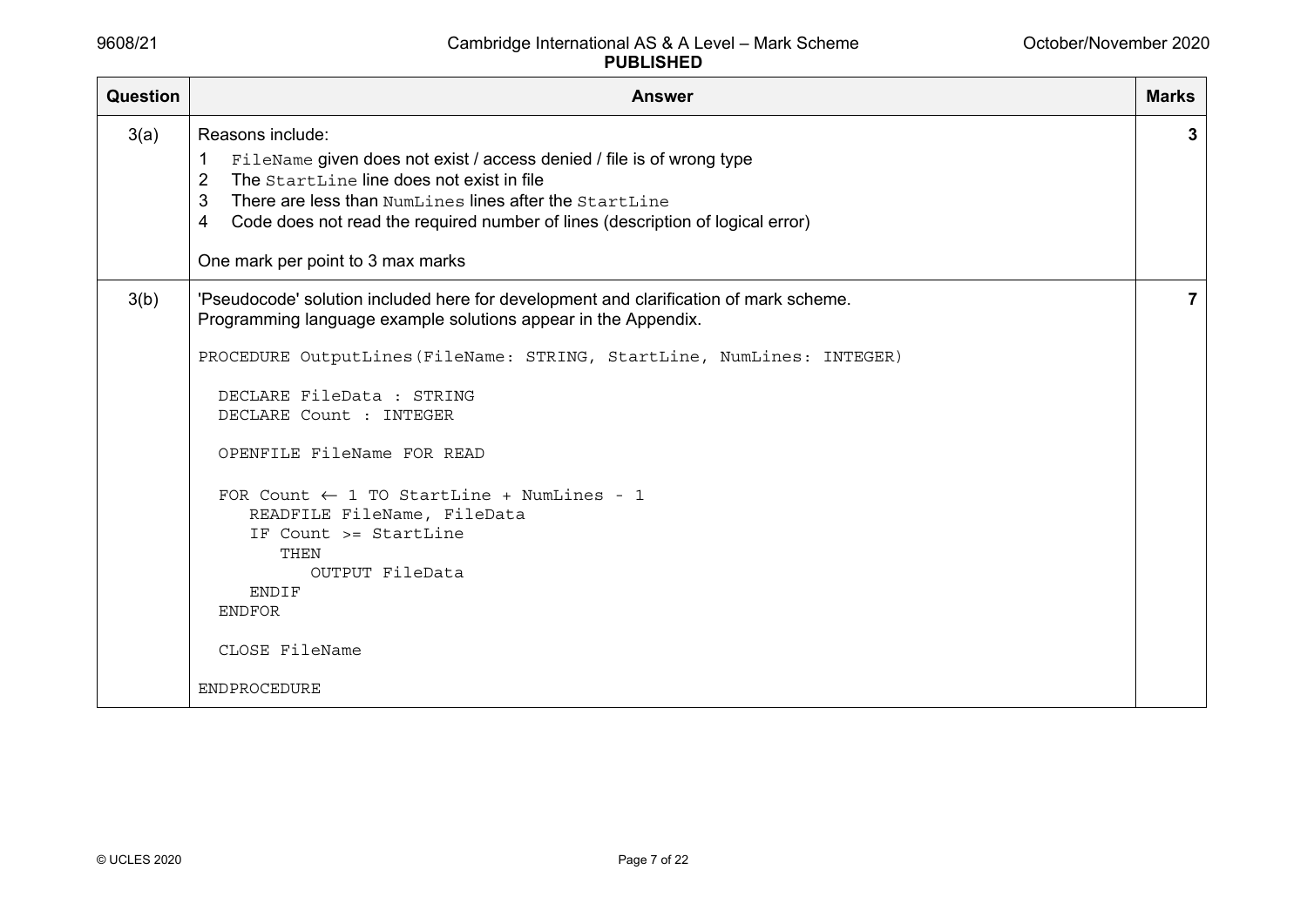| Question | <b>Answer</b>                                                                                                                                        | <b>Marks</b> |
|----------|------------------------------------------------------------------------------------------------------------------------------------------------------|--------------|
| 3(b)     | 1 mark for each of the following:<br>Procedure heading (including parameters) and ending<br>-1<br>Declare local variable for FileData and Count<br>2 |              |
|          | 3<br>Open FileName in READ mode and subsequent Close<br>4<br>Loop<br>5<br>Read Filedata in a loop                                                    |              |
|          | Check if current line is to be printed (i.e. if Count in range)<br>6<br>$\overline{7}$<br>If so Output FileData in a loop                            |              |
|          | Alternative 'Seek' solution                                                                                                                          |              |
|          | PROCEDURE OutputLines (FileName: STRING, StartLine, NumLines: INTEGER)                                                                               |              |
|          | DECLARE FileData : STRING<br>DECLARE Count : INTEGER                                                                                                 |              |
|          | OPENFILE FileName FOR READ                                                                                                                           |              |
|          | FOR Count $\leftarrow$ 1 TO StartLine - 1 // read up to StartLine<br>READFILE FileName, FileData<br><b>ENDFOR</b>                                    |              |
|          | FOR Count $\leftarrow$ 1 TO NumLines // then Output NumLines lines from here<br>READFILE FileName, FileData<br>OUTPUT FileData                       |              |
|          | <b>ENDFOR</b>                                                                                                                                        |              |
|          | CLOSE FileName                                                                                                                                       |              |
|          | <b>ENDPROCEDURE</b>                                                                                                                                  |              |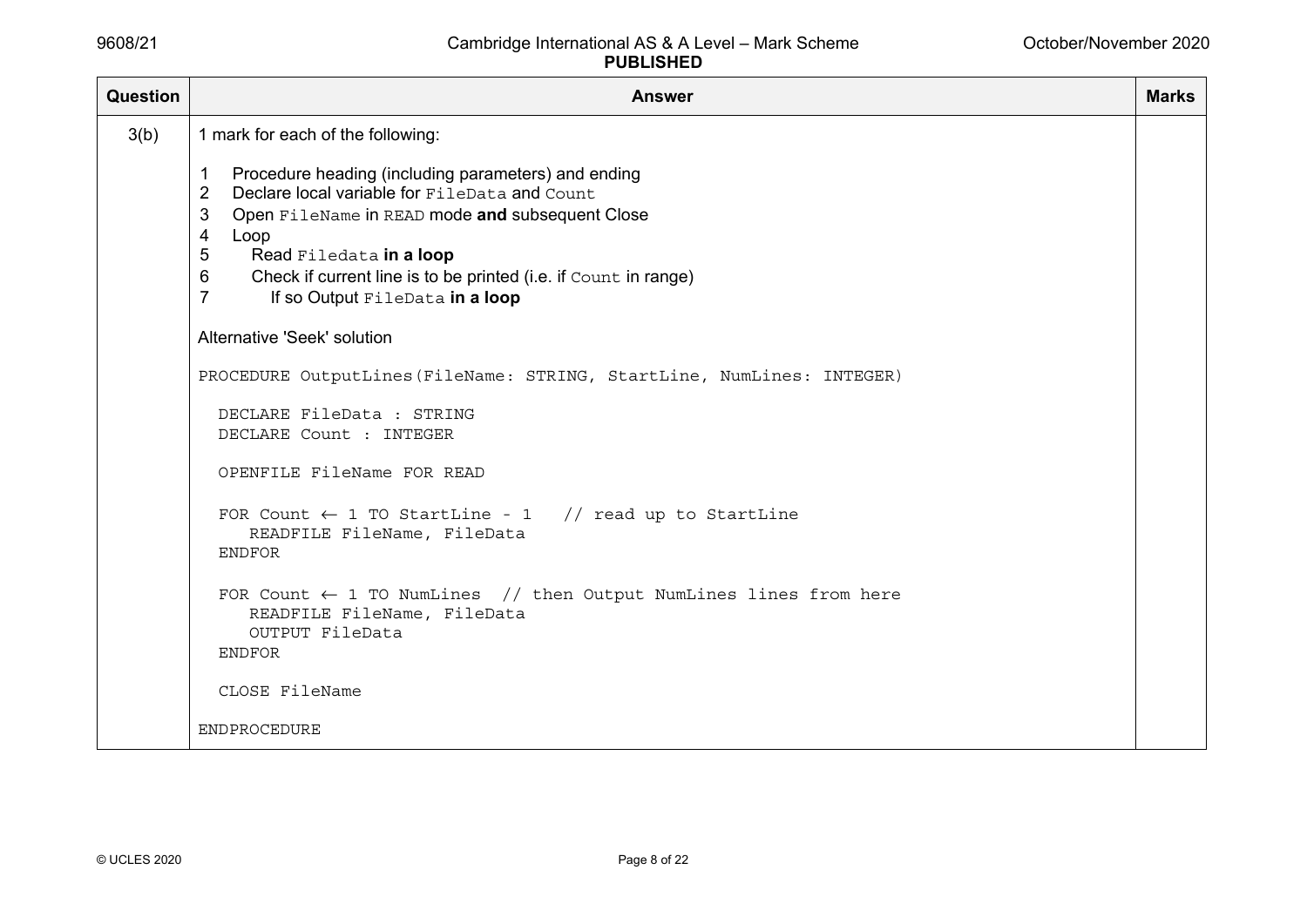| <b>Question</b> | <b>Answer</b>                                                                                                                                                                                                                                                                                                                                                                           | <b>Marks</b>     |
|-----------------|-----------------------------------------------------------------------------------------------------------------------------------------------------------------------------------------------------------------------------------------------------------------------------------------------------------------------------------------------------------------------------------------|------------------|
| 3(b)            | 1 mark for each of the following:<br>Procedure heading (including parameters) and ending<br>Declare local variable for FileData and Count<br>2<br>3<br>Open FileName in READ mode and subsequent close<br>First loop to read up to StartLine<br>4<br>5<br>Read Filedata in a loop<br><b>Second loop for Numlines times</b><br>6<br>$\overline{7}$<br>Read and Output Filedata in a loop |                  |
| 3(c)(i)         | One mark for type plus one for corresponding explanation to max 2 marks<br>Logic(al) Error<br>The program does not perform as expected (or by example)<br><b>OR</b><br>Run-time error<br>The program executes an invalid instruction / attempts to divide by zero // the program crashes<br>Award mark for 'description' without type                                                   | $\boldsymbol{2}$ |
| 3(c)(ii)        | Max 2 marks, techniques include:<br>White-box testing // use of suitable test data<br>Dry-run / use of a trace table<br>IDE features such as breakpoints, stepping, watch windows                                                                                                                                                                                                       | $\mathbf{2}$     |
| 3(d)            | Max 2 marks, reasons include:<br>They are tried and tested / free from bugs<br>They are already available so their use saves development time<br>Perform a function which the programmer does not have the skills to write                                                                                                                                                              | $\boldsymbol{2}$ |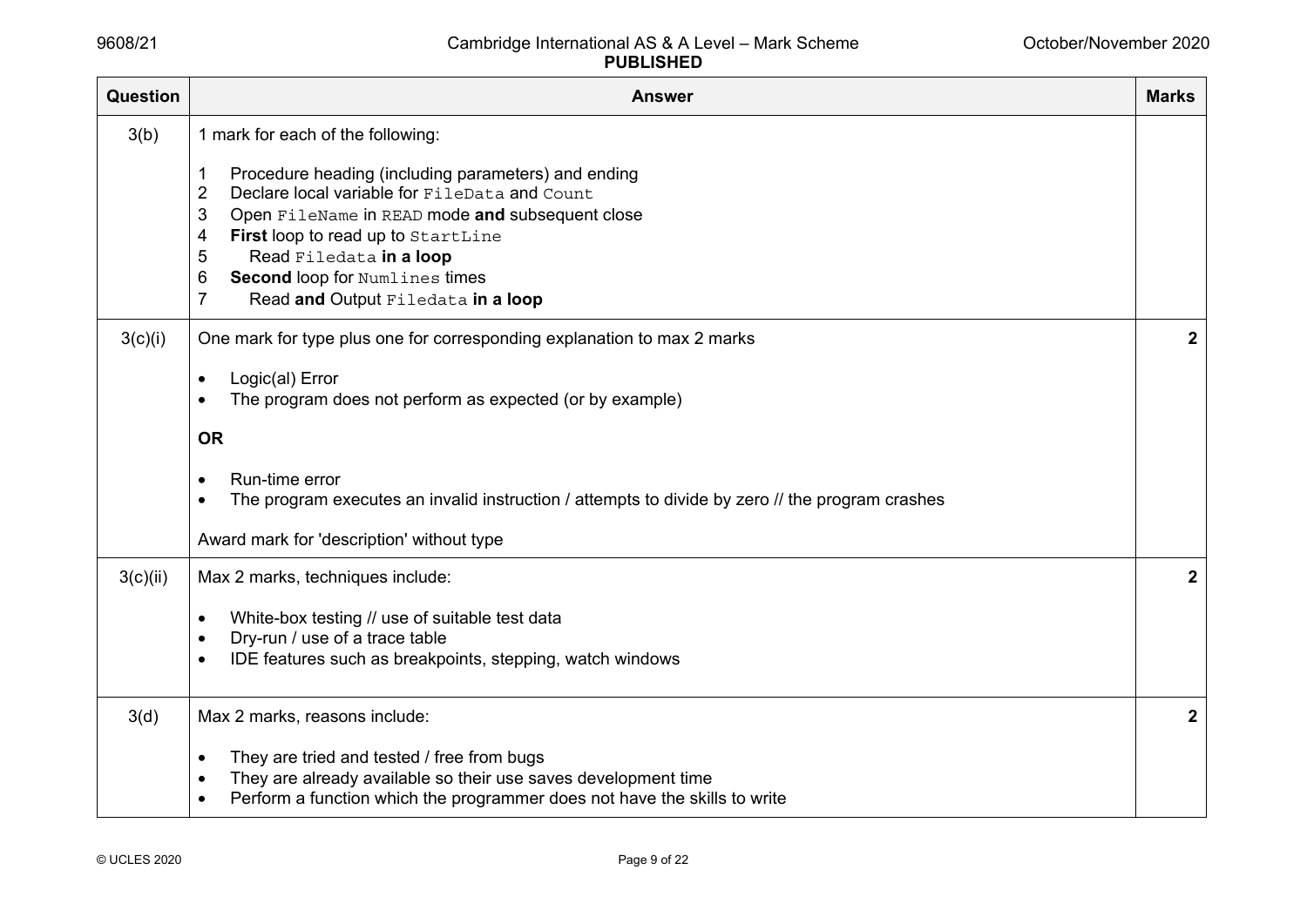| Question |                                                       |                                                                                                                 |                                                                                    | <b>Answer</b> | <b>Marks</b> |
|----------|-------------------------------------------------------|-----------------------------------------------------------------------------------------------------------------|------------------------------------------------------------------------------------|---------------|--------------|
| 4(a)     |                                                       | There are many correct answers.                                                                                 |                                                                                    |               | 4            |
|          |                                                       |                                                                                                                 | There are eight relevant combinations ( $2 \times 2 \times 2$ options) as follows: |               |              |
|          | <b>Parameter</b>                                      | <b>Option A</b>                                                                                                 | <b>Option B</b>                                                                    |               |              |
|          | Number                                                | $= 999$                                                                                                         | $>= 1000$                                                                          |               |              |
|          | Prefix                                                | <b>Empty String</b>                                                                                             | Non-empty<br>String                                                                |               |              |
|          | AddComma                                              | <b>TRUE</b>                                                                                                     | <b>FALSE</b>                                                                       |               |              |
|          | For each test (2 in total):<br>$\bullet$<br>$\bullet$ | Tests must be different by at least one option<br>One mark for parameter values<br>One mark for expected return |                                                                                    |               |              |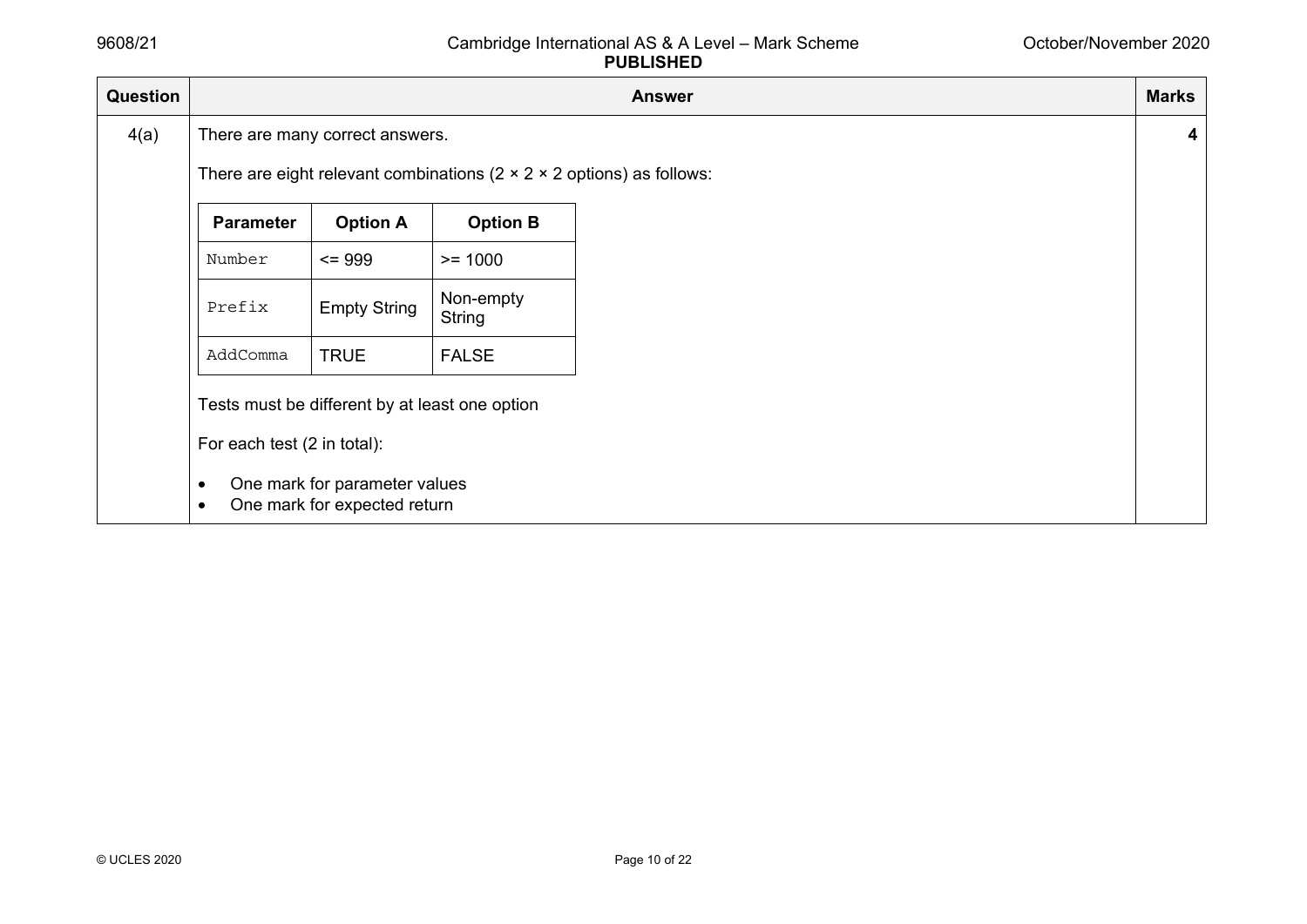| Question | <b>Answer</b>                                                                                         | <b>Marks</b> |
|----------|-------------------------------------------------------------------------------------------------------|--------------|
| 4(b)     | FUNCTION FormOut (Num : INTEGER, Prefix : STRING, AddComma : BOOLEAN) RETURNS STRING                  | 8            |
|          | DECLARE OutString : STRING<br>DECLARE ThouDigits : INTEGER // just to simplify later expression       |              |
|          | CONSTANT COMMA = $\prime$ , $\prime$                                                                  |              |
|          | OutString $\leftarrow$ NUM TO STRING (Num) // convert integer to string<br>IF AddComma = TRUE<br>THEN |              |
|          | NumLength $\leftarrow$ LENGTH (OutString)<br>IF NumLength > 3<br>THEN                                 |              |
|          | ThouDigits $\leftarrow$ NumLength - 3                                                                 |              |
|          | OutString $\leftarrow$ LEFT (OutString, ThouDigits) & COMMA & RIGHT (OutString, 3)<br><b>ENDIF</b>    |              |
|          | ENDIF                                                                                                 |              |
|          | OutString $\leftarrow$ Prefix & OutString // concatenate string with Prefix                           |              |
|          | RETURN OutString                                                                                      |              |
|          | ENDFUNCTION                                                                                           |              |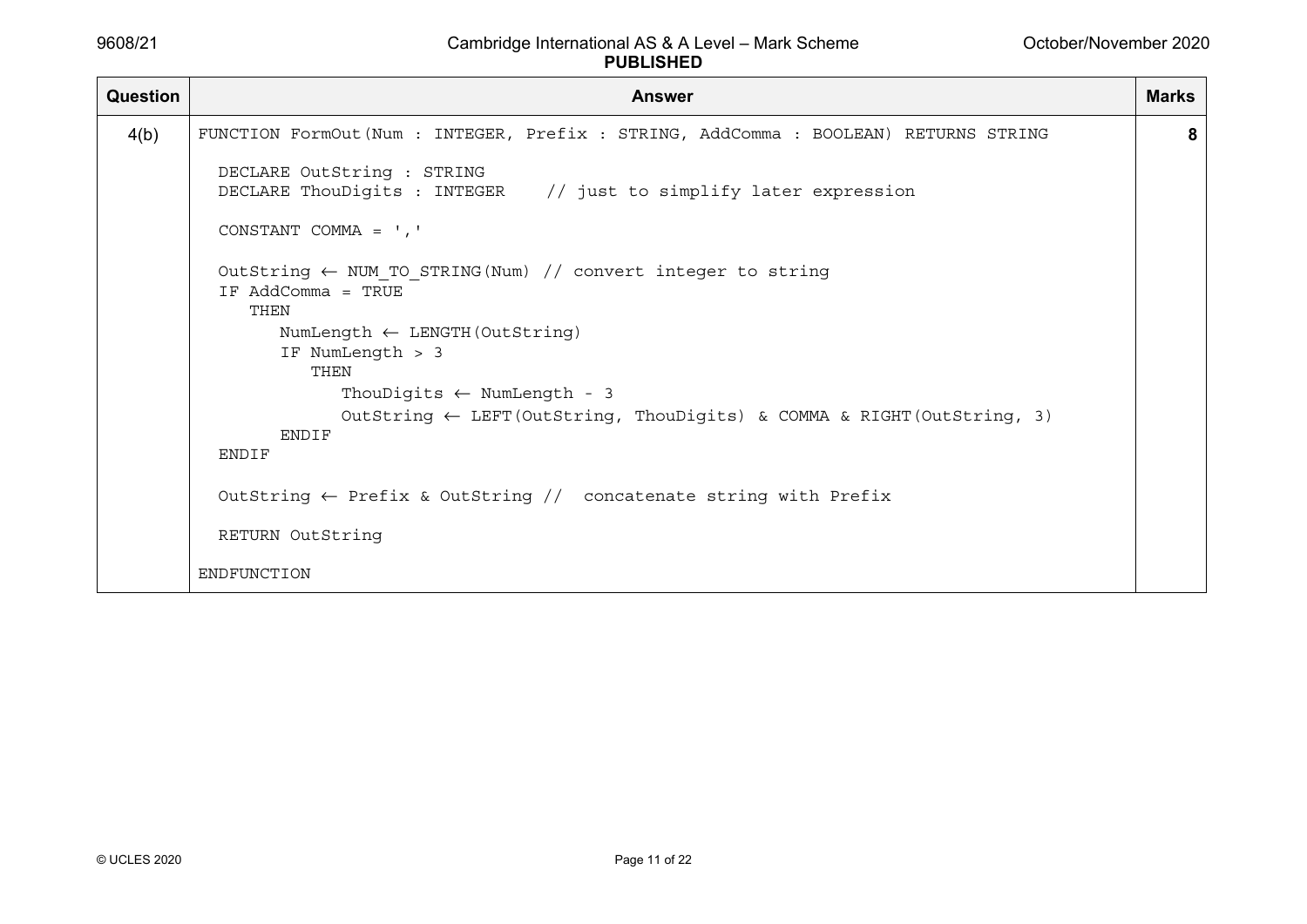| <b>Question</b> | <b>Answer</b>                                                                                                                                                                                                                                                                                                                                                                  | <b>Marks</b> |
|-----------------|--------------------------------------------------------------------------------------------------------------------------------------------------------------------------------------------------------------------------------------------------------------------------------------------------------------------------------------------------------------------------------|--------------|
| 4(b)            | 1 mark for each of the following:                                                                                                                                                                                                                                                                                                                                              |              |
|                 | Functon heading and ending (inc parameters) and return data type<br>Use of NUM TO STRING<br>2<br>Test AddComma and if TRUE<br>3<br>Test number of digits in Num<br>4<br>5<br>Split NUM TO STRING (Num) and<br>6<br>Form OutString with inserted comma<br>Concatenate the Prefix with OutString<br>8<br>Return OutString<br>MP3 and MP4 could easily appear in reverse sequence |              |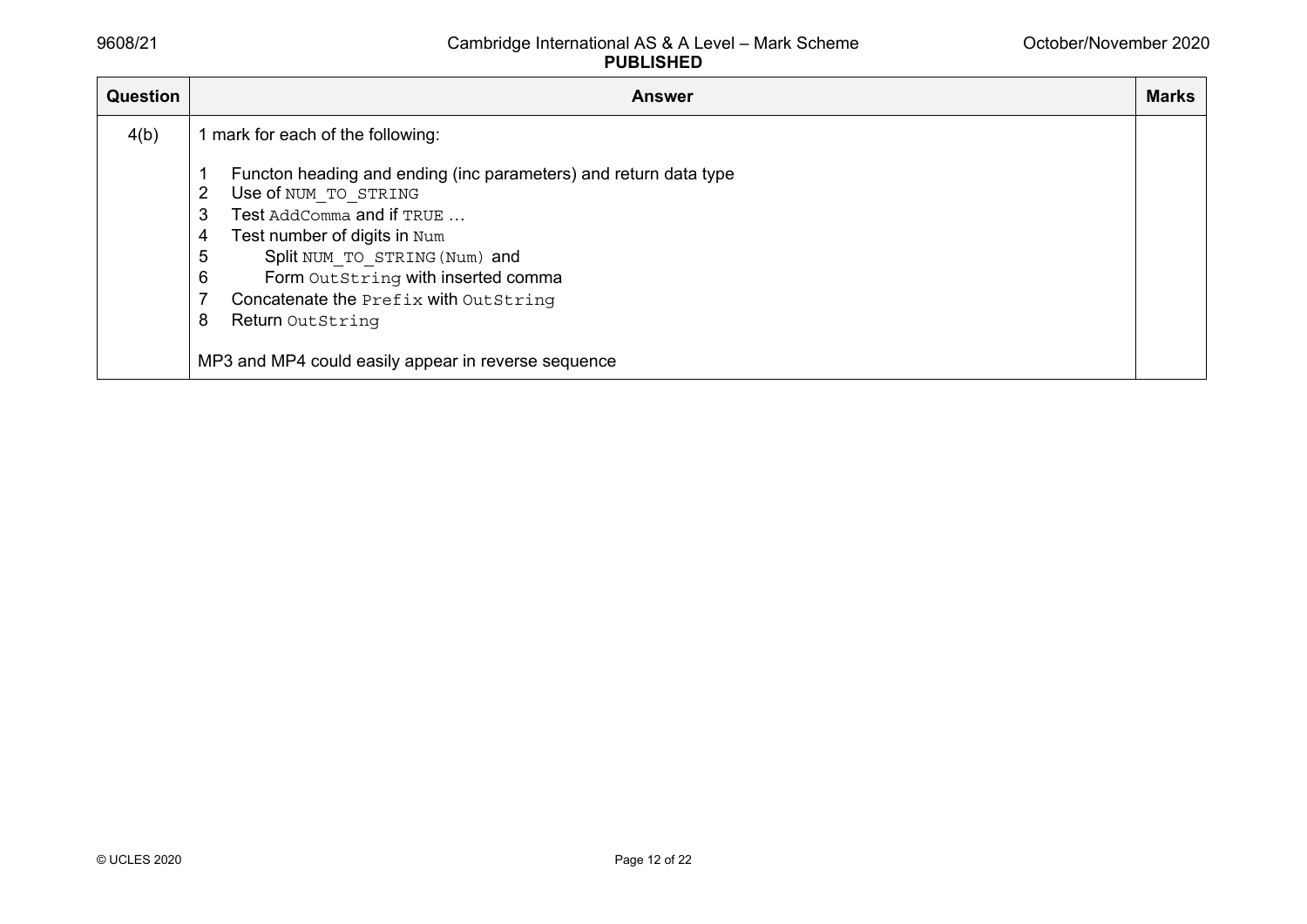| <b>Question</b> | <b>Answer</b>                                                                                                                                                                                                                                                                                                                                                                                                           | <b>Marks</b> |
|-----------------|-------------------------------------------------------------------------------------------------------------------------------------------------------------------------------------------------------------------------------------------------------------------------------------------------------------------------------------------------------------------------------------------------------------------------|--------------|
| 5(a)            | FUNCTION GetIndex (HashTag : STRING) RETURNS INTEGER                                                                                                                                                                                                                                                                                                                                                                    | 6            |
|                 | DECLARE Index : INTEGER<br>DECLARE Found : BOOLEAN                                                                                                                                                                                                                                                                                                                                                                      |              |
|                 | Index $\leftarrow$ 1                                                                                                                                                                                                                                                                                                                                                                                                    |              |
|                 | Found $\leftarrow$ FALSE                                                                                                                                                                                                                                                                                                                                                                                                |              |
|                 | WHILE $Index \le 10000$ AND $Found = FALSE$<br>IF TagString [Index] = HashTag<br>THEN<br>Found $\leftarrow$ TRUE<br><b>ELSE</b><br>$Index \leftarrow Index + 1$<br>ENDIF<br><b>ENDWHILE</b><br>IF Found = FALSE<br>THEN<br>Index $\leftarrow -1$<br><b>ENDIF</b>                                                                                                                                                        |              |
|                 | RETURN Index                                                                                                                                                                                                                                                                                                                                                                                                            |              |
|                 | ENDFUNCTION                                                                                                                                                                                                                                                                                                                                                                                                             |              |
|                 | 1 mark for each of the following:                                                                                                                                                                                                                                                                                                                                                                                       |              |
|                 | Declaration of Index as Integer and Found as Boolean // RetIndex as Integer if this used for loop termination<br>-1<br>$\overline{2}$<br>Initialisation of Index<br>3<br>Conditional loop for 10 000 elements while HashTag not found<br>Compare HashTag with element from TagString array in a loop<br>4<br>5<br>Set termination condition / store current index if match found in a loop<br>6<br>Return Integer value |              |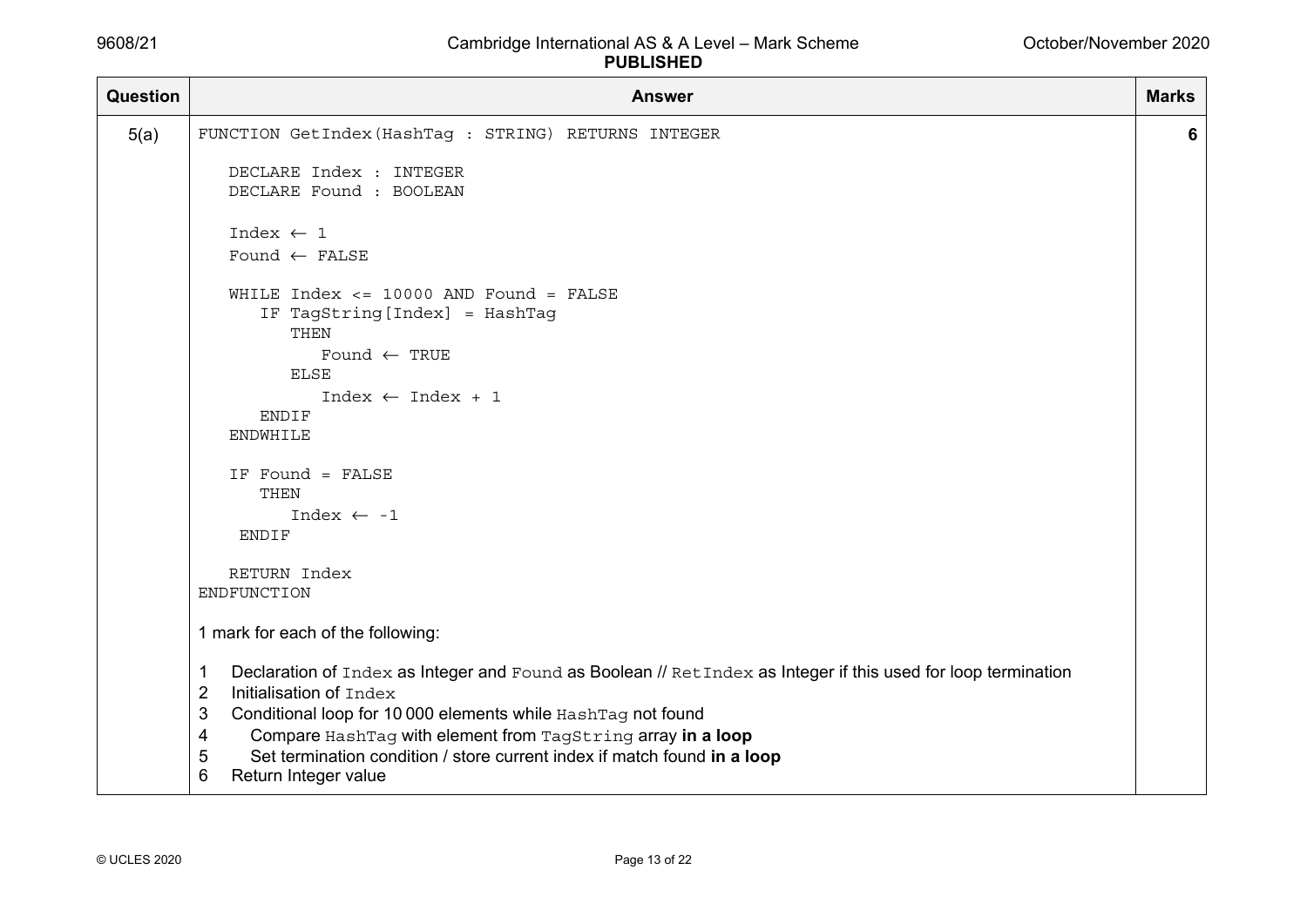| Question | <b>Answer</b>                                                                                                                                                                                                                                                                                                                                                                                                              | <b>Marks</b> |
|----------|----------------------------------------------------------------------------------------------------------------------------------------------------------------------------------------------------------------------------------------------------------------------------------------------------------------------------------------------------------------------------------------------------------------------------|--------------|
| 5(b)     | FUNCTION GetStart (Message : STRING, TagNum : INTEGER) RETURNS INTEGER                                                                                                                                                                                                                                                                                                                                                     | 6            |
|          | DECLARE MessLength, Index, StartPos, Count: INTEGER<br>CONSTANT HASH = $'$ #'                                                                                                                                                                                                                                                                                                                                              |              |
|          | Count $\leftarrow$ 0                                                                                                                                                                                                                                                                                                                                                                                                       |              |
|          | StartPos $\leftarrow -1$                                                                                                                                                                                                                                                                                                                                                                                                   |              |
|          | Index $\leftarrow$ 1                                                                                                                                                                                                                                                                                                                                                                                                       |              |
|          | Message)                                                                                                                                                                                                                                                                                                                                                                                                                   |              |
|          | WHILE Index <= MessLength AND Count < TagNum<br>IF MID (Message, Index, 1) = HASH<br>THEN<br>Count $\leftarrow$ Count + 1<br>IF Count = TagNum<br>THEN<br>StartPos $\leftarrow$ Index // found the required hashtag<br><b>ENDIF</b>                                                                                                                                                                                        |              |
|          | ENDIF                                                                                                                                                                                                                                                                                                                                                                                                                      |              |
|          | $Index \leftarrow Index + 1$<br><b>ENDWHILE</b>                                                                                                                                                                                                                                                                                                                                                                            |              |
|          | RETURN StartPos<br>ENDFUNCTION                                                                                                                                                                                                                                                                                                                                                                                             |              |
|          | 1 mark for each of the following:                                                                                                                                                                                                                                                                                                                                                                                          |              |
|          | Conditional loop until required hashtag found or end of message encountered<br>1<br>$\overline{2}$<br>Extract a character and compare with hash character in a loop<br>3<br>If hash found, increment Count / decrement TagNum<br>Test if this is the required hashtag<br>4<br>Set termination condition / store current index if match found in a loop<br>5<br>6<br>Return integer value from correct function declaration |              |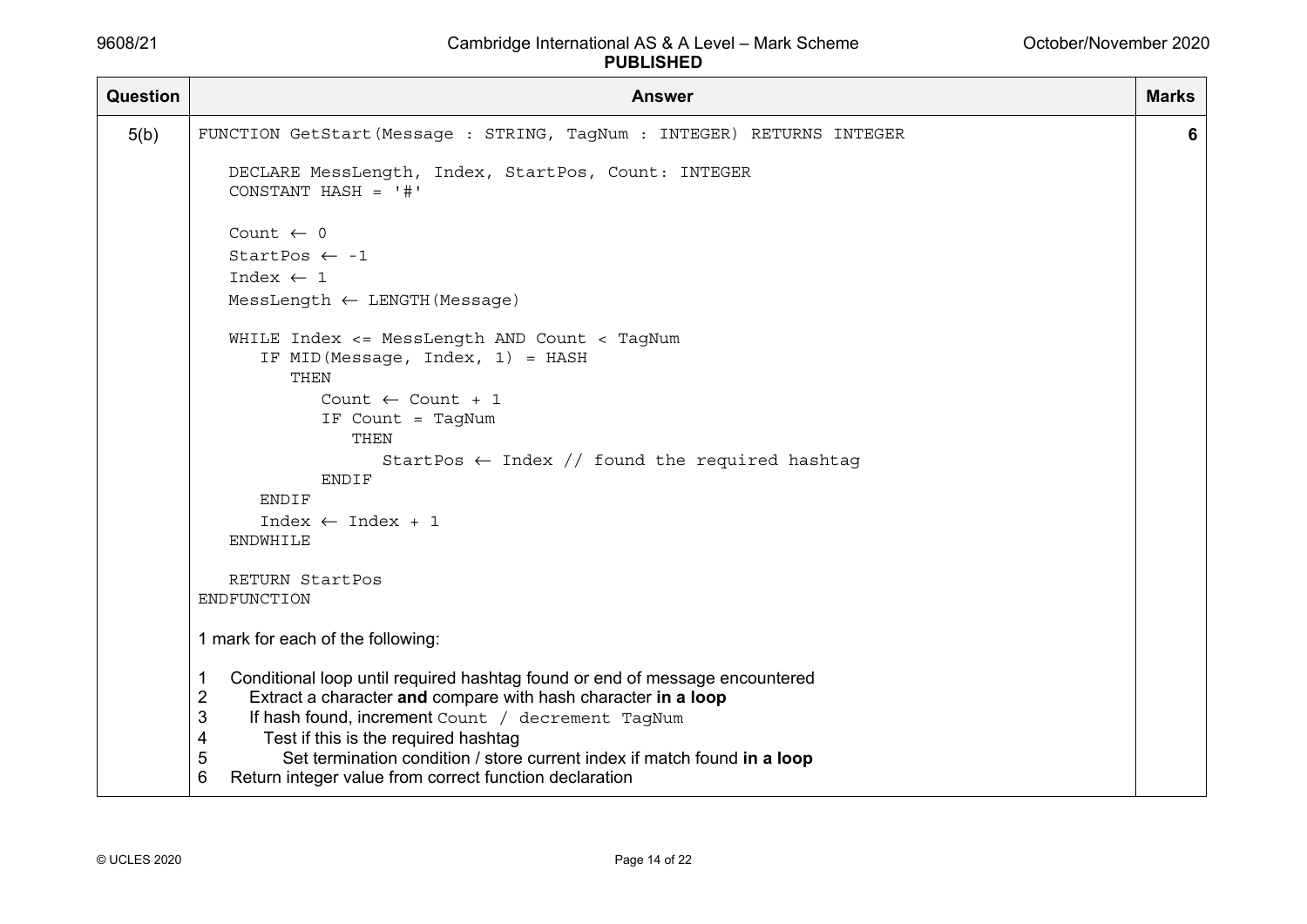| <b>Question</b> | <b>Answer</b>                                                                                                                                                                                                                                                                         | <b>Marks</b> |
|-----------------|---------------------------------------------------------------------------------------------------------------------------------------------------------------------------------------------------------------------------------------------------------------------------------------|--------------|
| 5(c)            | 'Pseudocode' solution included here for development and clarification of mark scheme.<br>Programming language example solutions appear in the Appendix.<br>Max 8 marks from 9 mark points                                                                                             | 8            |
|                 | FUNCTION GetTag (Message : STRING, StartPos : INTEGER) RETURNS STRING<br>DECLARE Index : INTEGER<br>DECLARE MyString : STRING<br>DECLARE NextChar, TestChar : CHAR<br>DECLARE EndTaq : BOOLEAN<br>CONSTANT HASH = $'$ #'<br>CONSTANT SPACE = $'$                                      |              |
|                 | $MyString \leftarrow "$<br>$EndTag \leftarrow FALSE$                                                                                                                                                                                                                                  |              |
|                 | IF MID (Message, StartPos, 1) = HASH $//$ check first char is HASH<br>THEN                                                                                                                                                                                                            |              |
|                 | MyString $\leftarrow$ HASH $\left/$ store HASH as first char of hashtag<br>Index $\leftarrow$ StartPos + 1 // start loop with first char after #                                                                                                                                      |              |
|                 | WHILE Index <= LENGTH (Message) AND EndTag = FALSE<br>NextChar $\leftarrow$ MID (Message, Index, 1)<br>TestChar $\leftarrow$ UCASE (NextChar)<br>IF TestChar = SPACE OR TestChar = HASH<br>OR NOT ((TestChar >= 'A' AND TestChar <= 'Z')<br>OR (TestChar >= '0' AND TestChar <= '9')) |              |
|                 | THEN<br>EndTag $\leftarrow$ TRUE<br><b>ELSE</b><br>$MyString \leftarrow MyString \& NextChar$<br>ENDIF                                                                                                                                                                                |              |
|                 | Index $\leftarrow$ Index + 1<br><b>ENDWHILE</b>                                                                                                                                                                                                                                       |              |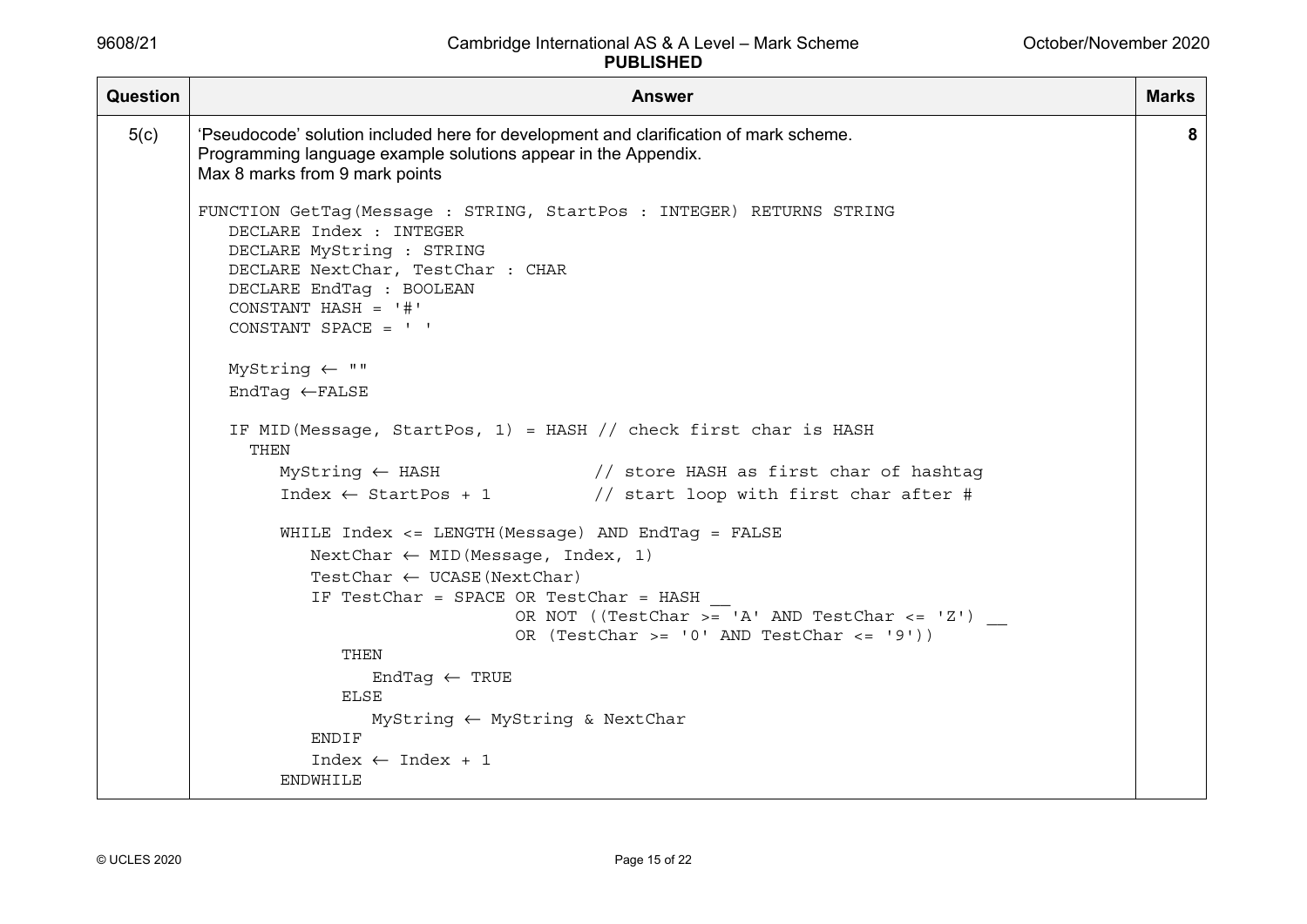| Question | <b>Answer</b>                                                                                                                                                                                                                                                                                                                                                                                                                                                                                                                                                                                                    | Marks |
|----------|------------------------------------------------------------------------------------------------------------------------------------------------------------------------------------------------------------------------------------------------------------------------------------------------------------------------------------------------------------------------------------------------------------------------------------------------------------------------------------------------------------------------------------------------------------------------------------------------------------------|-------|
| 5(c)     | <b>ENDIF</b><br>IF LENGTH (MyString) = 1<br>THEN<br>$MyString = ""$<br>// when Hash is last char in string<br>ENDIF<br>RETURN MyString<br>ENDFUNCTION<br>1 mark for each of the following:<br>Function heading and ending including parameters and return data type (not python)<br>Declaration and initialisation of return string (MyString)<br>2<br>Test for valid start character<br>3<br>Loop from StartPos+1 while not end of message<br>4<br>5<br>Extract Next Char<br>6<br>Test if Next Char is terminator character in a loop<br>If Next Char not a terminator then concatenate with Mystring in a loop |       |
|          | Cater for Mystring only containing a Hash character (return empty string)<br>8<br>Return MyString<br>9                                                                                                                                                                                                                                                                                                                                                                                                                                                                                                           |       |

\*\*\* End of Mark Scheme - example program code solutions follow \*\*\*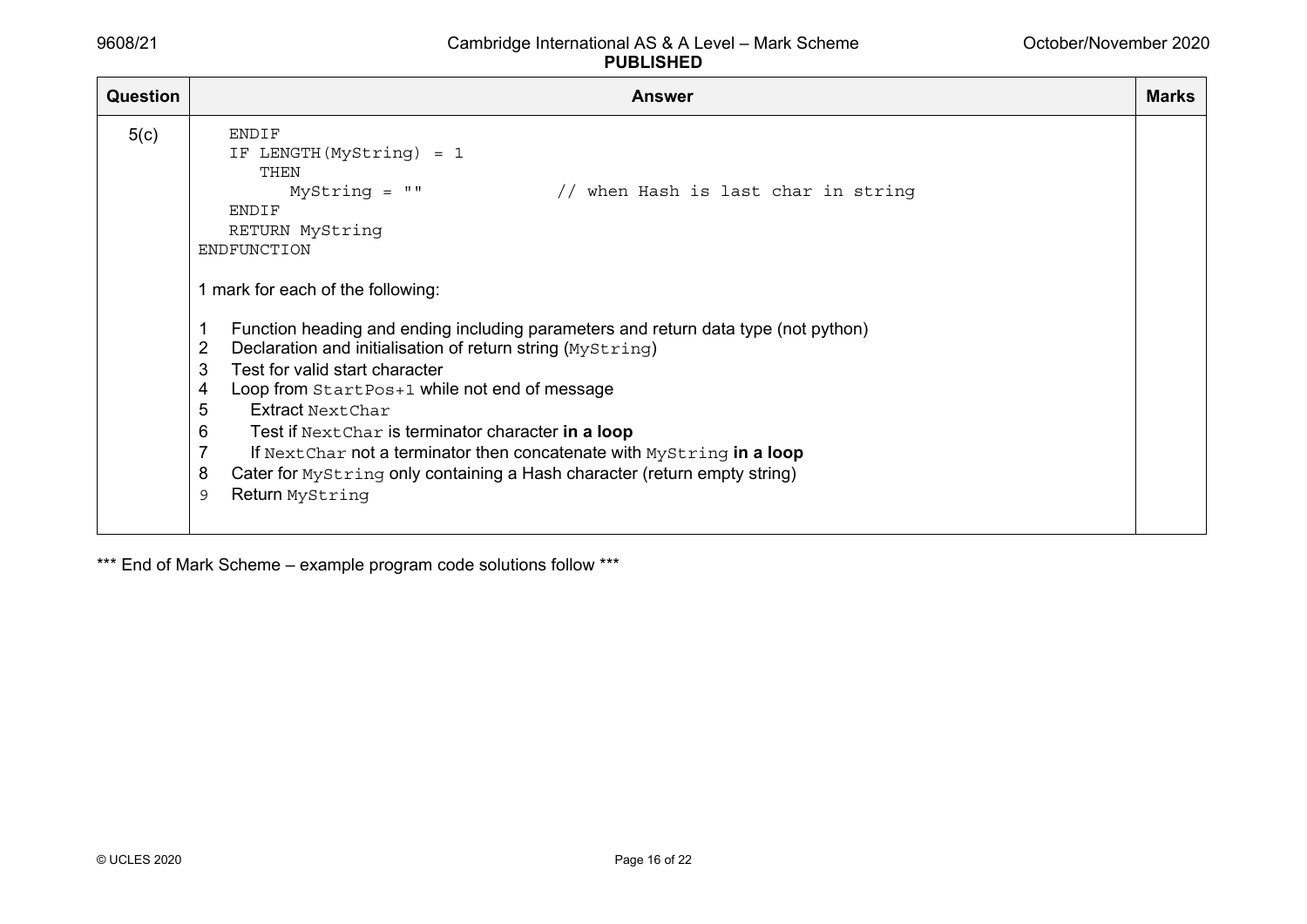# **Program Code Example Solutions**

## **Q3 (b): Visual Basic**

Sub OutputLines(FileName As String, StartLine As Integer, NumLines As Integer)

```
 Dim FileData As String 
  Dim Count As Integer 
  Dim File As New StreamReader(FileName) 
 For Count = 1 To StartLine + NumLines - 1 
     FileData = File.ReadLine() 
     If Count >= StartLine Then Console.Writeline(FileData) 
  Next
```
File.Close

End Sub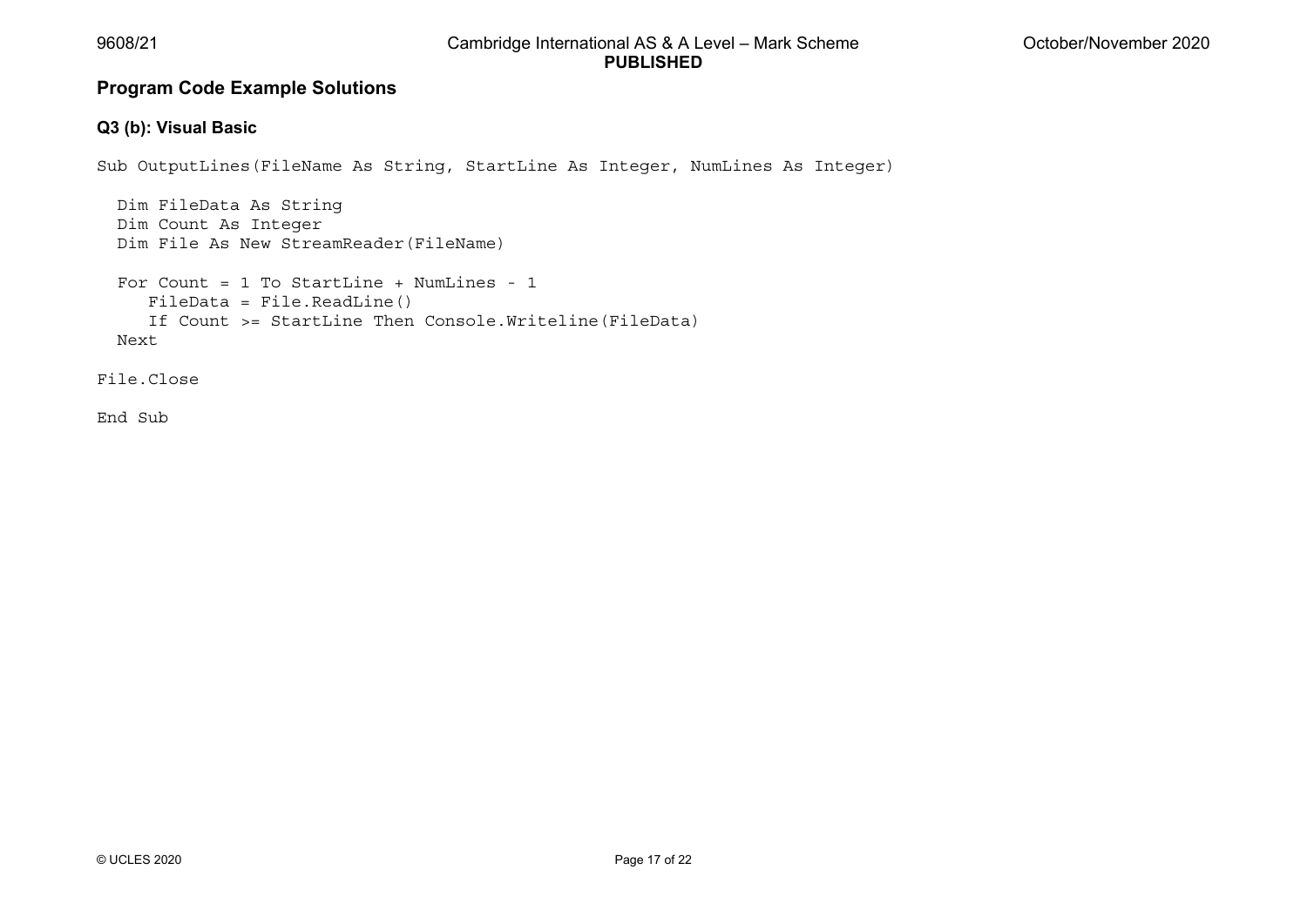# **Q3 (b): Pascal**

```
Procedure OutputLines(FileName : string; StartLine : integer; NumLines : integer);
var  FileData : string; 
   Count : integer; 
   ThisFile : textfile; 
begin 
   assignfile(ThisFile, FileName); 
   reset(ThisFile); 
 for Count := 1 to StartLine + NumLines - 1 do 
      begin 
         readln(ThisFile, Filedata); 
         if Count >= StartLine then writeln(Filedata); 
      end; 
closefile(ThisFile); 
end;
```
# **Q3 (b): Python**

```
def OutputLines(FileName, StartLine, NumLines): 
   #Count as INTEGER 
   #File as FILEOBJECT 
   #FileData as STRING 
  Count = 1File = open(FileName, "r")
   for Count in range(1, StartLine + NumLines): 
      FileData = File.readline() 
      if Count >= StartLine:  print(FileData) 
   File.close()
```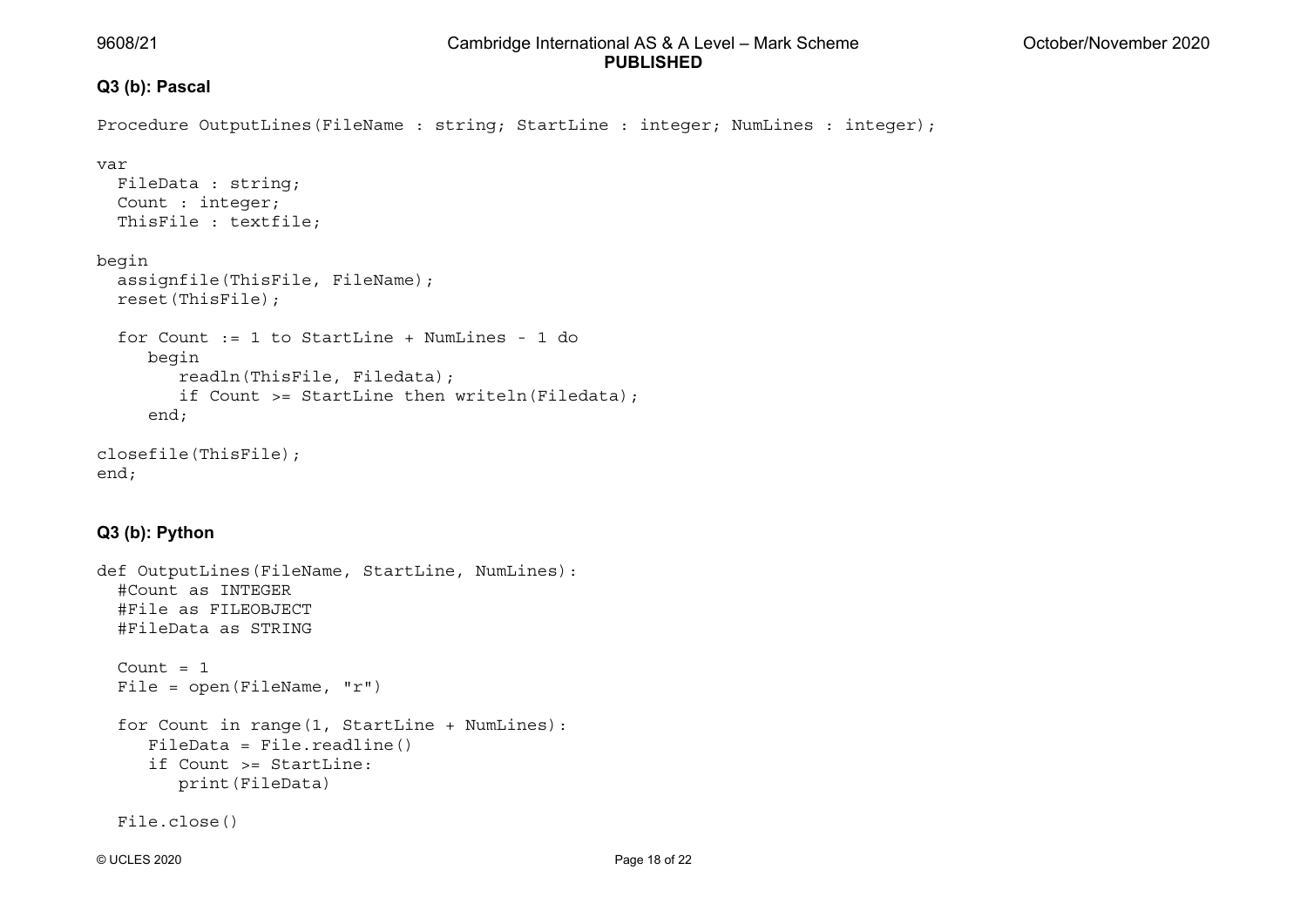#### **Q5 (c): Visual Basic**

Function GetTag(Message As String, StartPos As Integer) As String

```
 Dim NumChars, Index As Integer 
   Dim MyString As String 
   Dim NextChar, TestChar As Char 
   Dim EndTag As Boolean 
   Const HASH = "#" 
 Const SPACE = " " 
   MyString = "" 
  EndTaq = FALSE NumChars = Len(Message) 
   If Mid(Message, StartPos, 1) = HASH Then 'Check for valid hashtag 
      MyString = HASH 
 Index = StartPos + 1 
      Do While Index <= NumChars And EndTag = FALSE 
        NextChar = Mid(Messace, Index, 1) TestChar = Ucase(NextChar) 
        If NextChar = SPACE Or NextChar = HASHOr Not ((TestChar >= 'A' And TestChar <= 'Z') Or
                   (TestChar >= 10' And TestChar <= 19')) Then
            EndTag = TRUE 
         Else  MyString = MyString & NextChar 
         End If Index = Index + 1 Loop 
   End If If MyString = HASH Then MyString = "" 'When Hash is last char in message 
   Return MyString 
End Function
```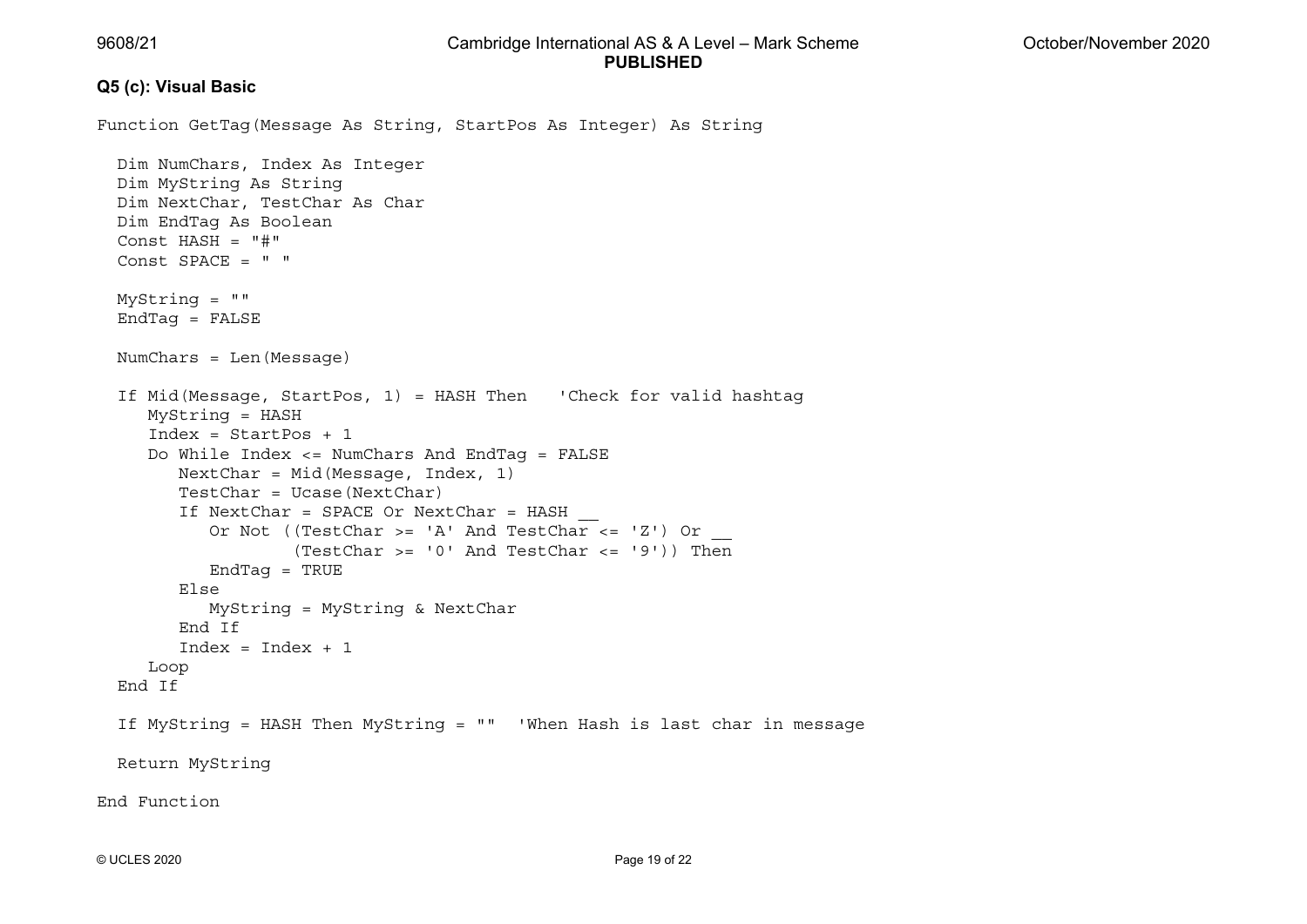#### **Q5 (c): Pascal**

```
Function GetTag(Message : string, StartPos : integer) : String; 
   var  NumChars, Index : Integer; 
   MyString: String; 
   NextChar, TestChar : String; 
   EndTag : Boolean; 
   const HASH = '#':SPACE = ' 'MyString = ";
  EndTag = FALSE; NumChars := Length(Message); 
  if midstr(Message, StartPos, 1) = HASH then // Check for valid hashtag
   begin 
     MyString:= HASH; 
      Index := StartPos + 1; 
     while Index \leq NumChars And EndTaq = FALSE do;
      begin 
        NextChar := Midstr(Message, Index, 1);
         TestChar := UpperCase(NextChar); 
 If NextChar = SPACE OR NextChar = HASH Or 
           Not ((TestChar >= 'A' And TestChar <= 'Z') Or
                 TestChar >= 10' And TestChar <= 19')) then
           EndTaq := TRUE;
         Else  MyString:= MyString + NextChar; 
        Index := Index + 1;
      end; 
   end;
```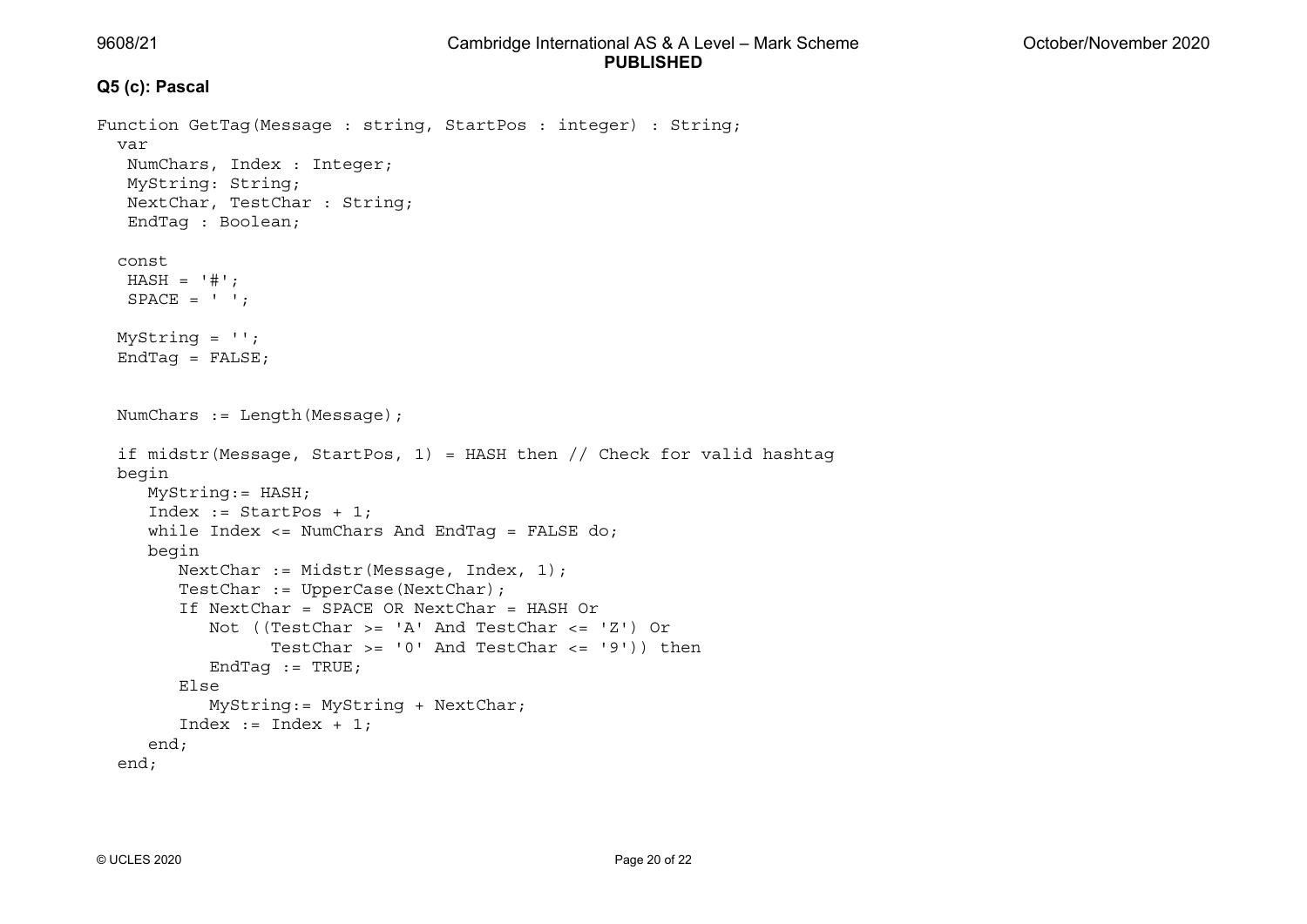If MyString = HASH then MyString  $:=$  ""; // When Hash is last char in message

GetTag := MyString;

```
end;
```
#### **Q5 (c): Python**

def GetTag(Message, StartPostion):

```
#EndTag as BOOLEAN 
#Index as INTEGER 
#MyString as STRING 
#NextChar, TestChar as CHAR 
  HASH = '#'SPACE = ' ' MyString = "" 
   EndTag = FALSE 
   NumChars = len(Message) 
   if message[Index] == "#": 
     MyString = HASH 
      Index = StartPos + 1  while Index <= NumChars And EndTag == FALSE: 
         NextChar = Message[Index] 
         TestChar = NextChar.upper() 
 if NextChar == SPACE OR NextChar == HASH 
            or not ((TestChar >= 'A' and TestChar <= 'Z') or 
                    TestChar >= 0' and TestChar <= 9'):
            EndTag = True 
 else: 
            MyString = MyString + NextChar 
        Index = Index + 1
```